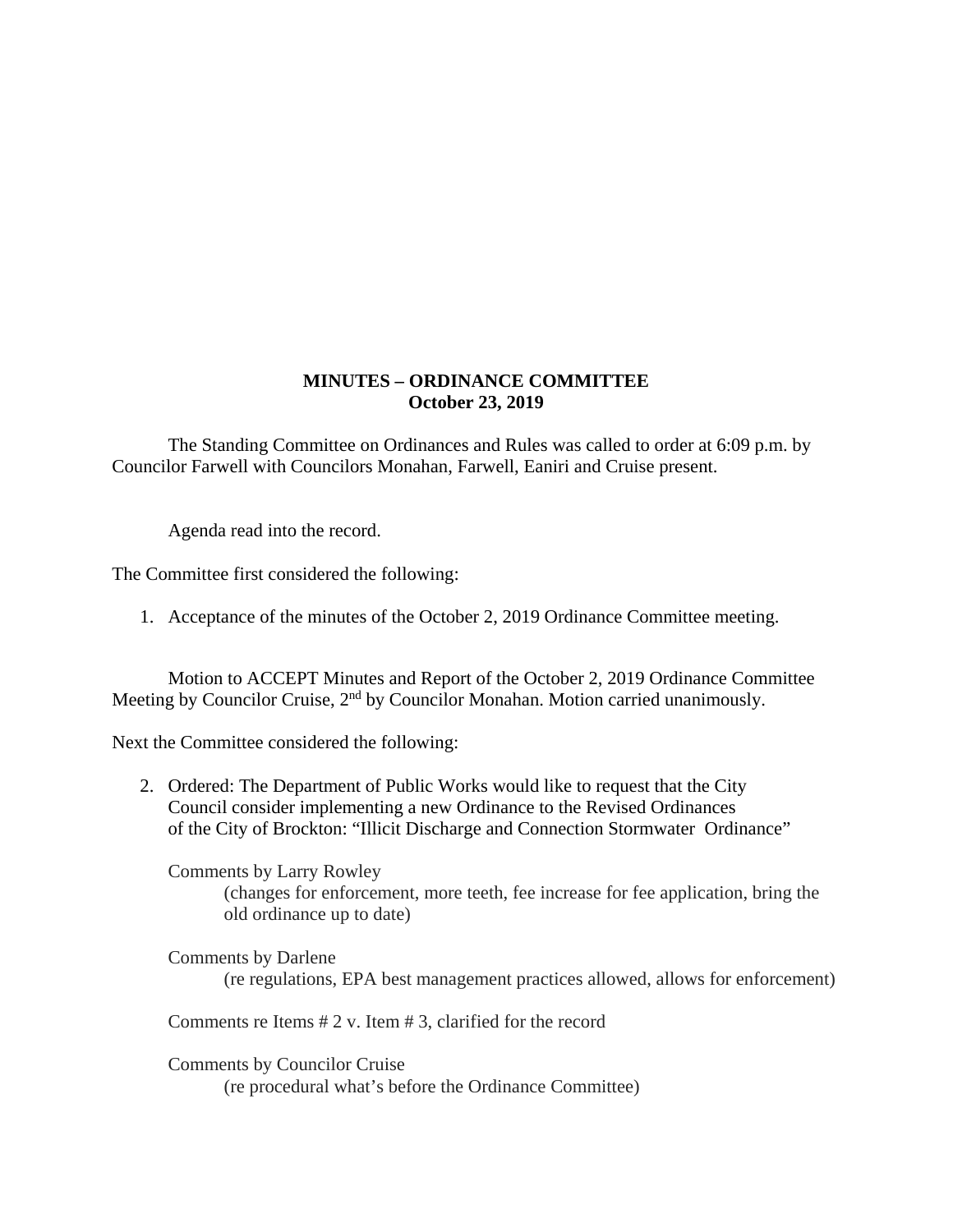Comments by Legislative Council (re submission as an ordinance)

Motion to report RECOMMENDATION TO DRAFT ORDINANCE by Councilor Cruise, 2<sup>nd</sup> by Councilor Monahan. Motion carried unanimously.

Next the Committee considered the following:

3. Ordinance: An Ordinance Amending the Revised Ordinances of the City of Brockton, Chapter 23-Water, Sewer and Sewage Disposal, Article III-Sewer and Sewerage Disposal to add reference to Best Management Practices and also to amend sections 23-38 through 23-92.

 Comments by Larry Rowley (industrial uses, best practices, warning letter, more teeth to take action)

 Comments by Darlene (spill control, storage)

 Comments by Councilor Cruise (re legal definitions re best management)

 Comments by Darlene (EPA, designated per uses, 18 in the City)

 Comments by Councilor Farwell (re financial implications)

 Comments by Troy Clarkson (no issues, no staff hired)

 Comments by Councilor Farwell (re testing and no additional staffing)

Motion to report FAVORABLE by Motion of Councilor Cruise, 2<sup>nd</sup> by Councilor Monahan. Motion carried unanimously.

Next the Committee considered the following:

4. Ordinance: An Ordinance amending Article II, Section 2-91 of the City Ordinances Be it Ordained by the City Council of the City of Brockton as follows: That Section 2-91 of Chapter II is hereby amended by striking out section "e" in its entirety and replacing it. (Relative to Committee on Real Estate)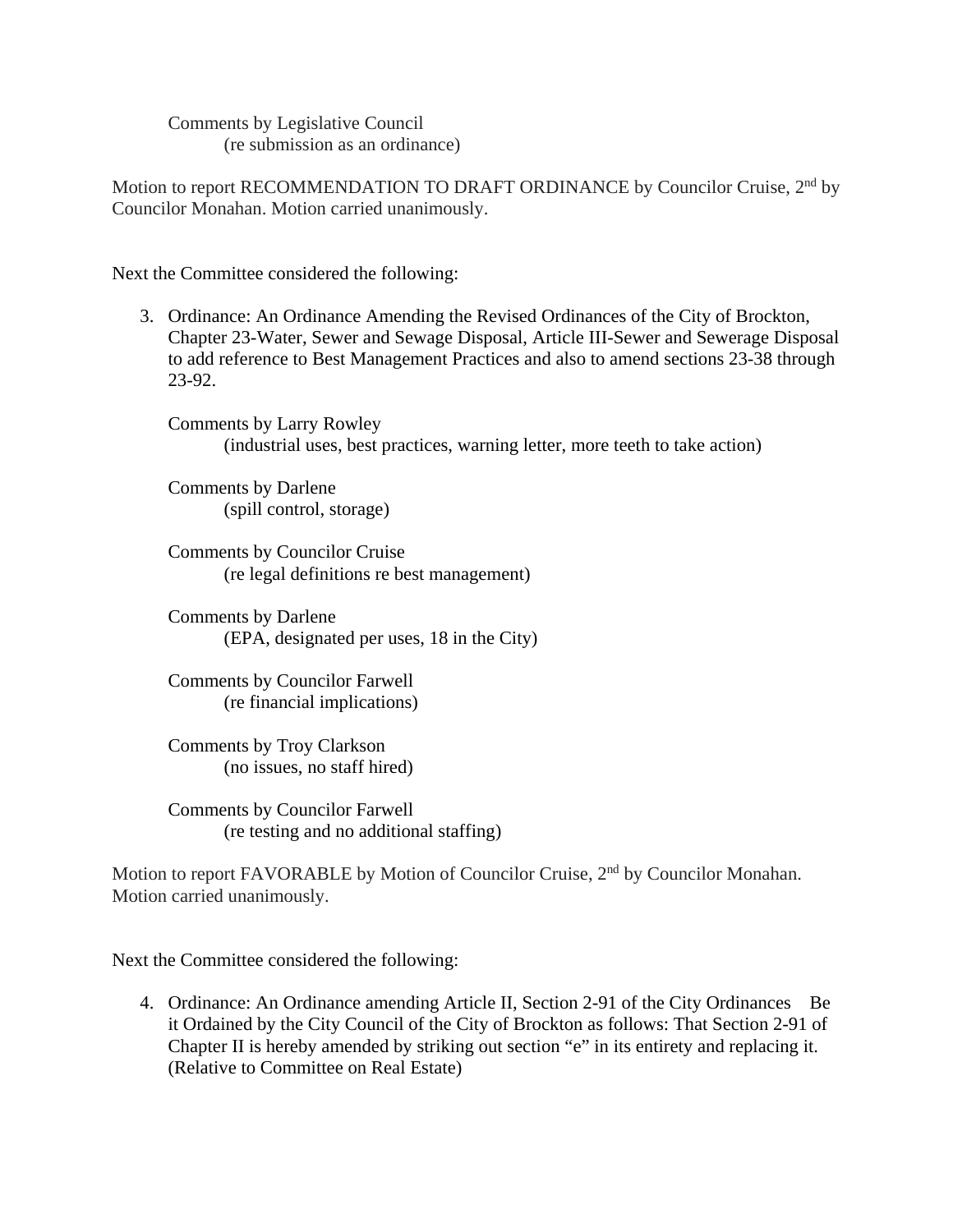Comments by Councilor Farwell

(re committees of City Council, narrow scope for Real Estate, expansion of what the Real Estate Committee can do, more opportunities for businesses to interact with council)

Comments by Councilor Nicastro

(real estate to consider matters related to matters of city owned land, expands jurisdiction, comparison to other cities like Newton, already see the expansion, doesn't have a problem with it, need for more involvement for city councilors to be more involved in economic development in the City)

 Comments by Councilor Cruise (re vague, no staff)

 Comments by Councilor Farwell (ex. 174 apartments in Brockton, ambushed at ZBA or Planning to flush out)

 Comments by Councilor Cruise (re what powers would the committee have)

 Comments by Councilor Farwell (re fact finding)

 Comments by Councilor Eaniri (that's the job of a Ward councilor, flushed it out during a ward meeting, that's when you work with the people)

Comments by Councilor Farwell

(Ward councilor doesn't represent the whole City, ward meetings are not public meetings, no minutes made)

 Comments by Councilor Eaniri (that's what a councilor is elected to do)

Comments by Councilor NiCastro

(okay with broadening the committee, but some of the examples belong with building dept. or planning, could do a Ad Hoc committee, not the decisionmaking body, but we do need a solution, no one called her about projects in her ward)

Comments by Councilor Monahan

(first few years of his term, he was notified of projects and met with the developers, Ward councilor should be involved and this hasn't been happening in the last 2 years, takes the Ward councilor job away)

Comments by Councilor Farwell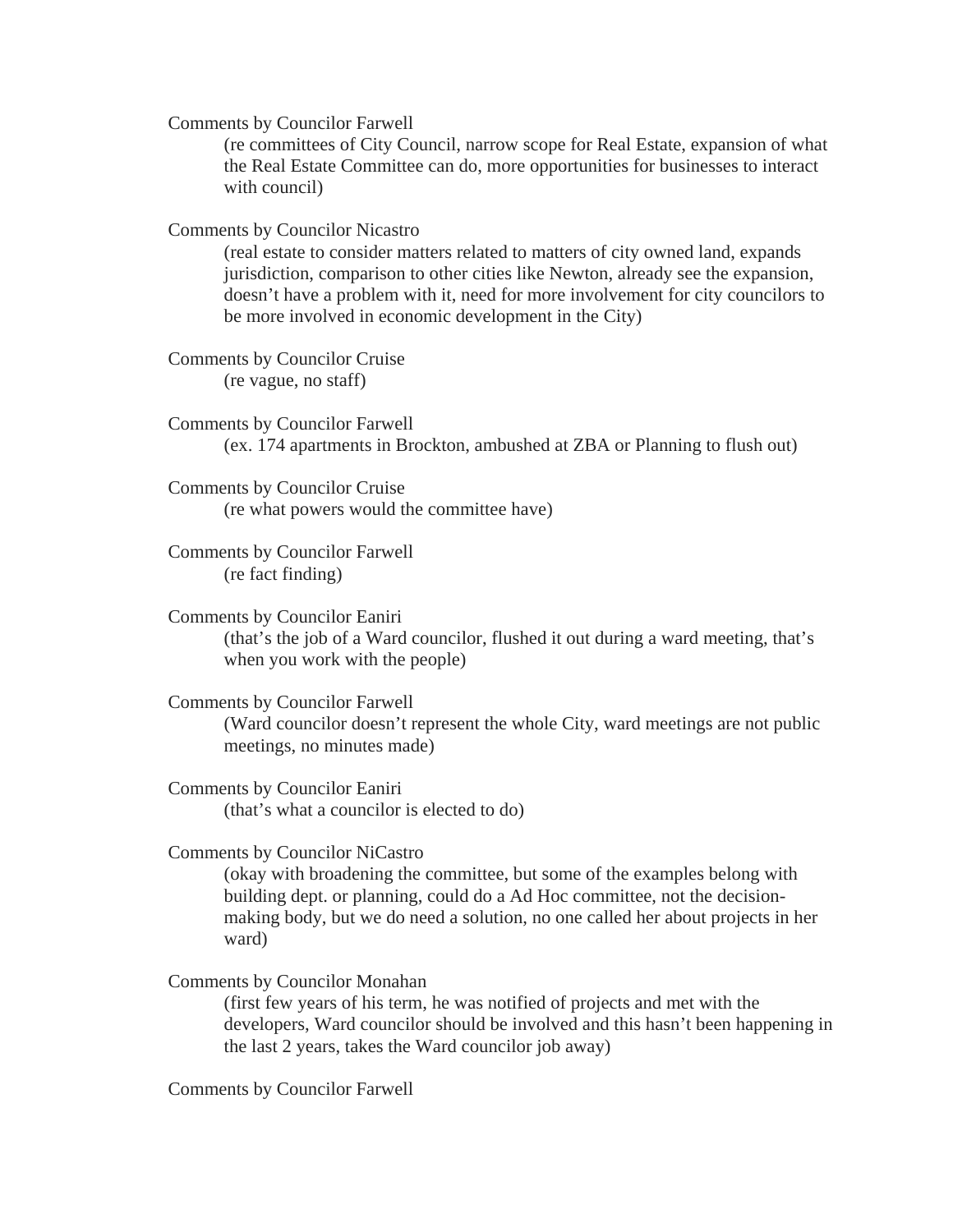(doesn't see this as taking away Ward councilor's role)

Comments by Councilor Cruise

(concerned how the developer will respond to being in real estate committee, no teeth to it, understands what the ordinance proposes to do)

Comments by Councilor Farwell

(agrees Ward councilor gets involved, but doesn't speak for the full city council, concept was received well from businesses)

 Comments by Councilor NiCastro (can get at it a different way)

Comments by Councilor Cruise

(anti-development committee breaks, wishes more councilors would sit and listen about business development in the city, should be doing out-reach to the community)

 Comments by Councilor Farwell (not the intent, see fin com as being counterproductive)

 Comments by Councilor Cruise (resolve could do that as well)

 Comments by Councilor Farwell (re flushing out details, same at the state level, sale of land for purchase of land)

Comments by City Solicitor Nessralla

(re observations, merit to what was stated by Councilor Farwell, outdated zoning, needs overhaul, maze instead of seamless, concern, anti-business sense could inadvertently send out the wrong message, need an overhaul of code, more gridlock potential)

 Comments by Councilor Farwell (trying to reduce the fin-com issues to go to real estate instead)

 Comments by Councilor Monahan (re Ward councilors being involved)

 Comments by Councilor Eaniri (re vacant buildings re prior experience with economic development, need to communicate with the ward councilor)

 Comments by Councilor Cruise (re permitting process as well)